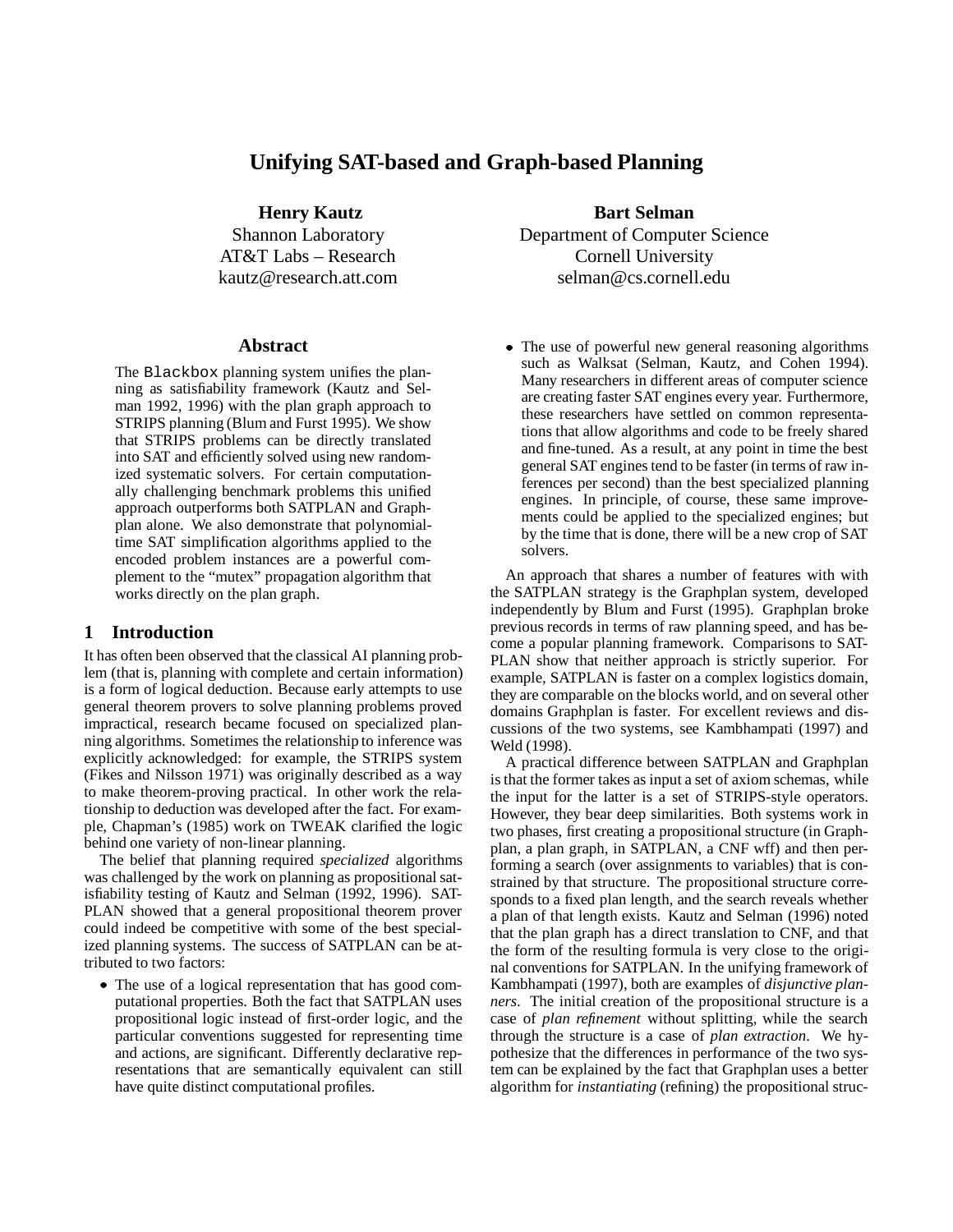ture, while SATPLAN uses more powerful*search* (extraction) algorithms.

SATPLAN fully instantiates a complete problem instance before passing it to a general logic simplifier (a limited inference algorithm that runs to completion in polynomial time) and a solver (a complete or incomplete model-finding program). By contrast, Graphplan *interleaves* plan graph instantiation and simplification. The simplification algorithm used in Graphplan is based on *mutex computation*, an algorithm for determining that pairs of actions or pairs of facts are mutually exclusive. Mutex computation can be viewed as rule of limited inference that is specialized to take particular advantage of the structure of planning problems (Kambhampati *et al.* 1997). Specifically, mutex computation is a limited application of *negative binary propagation*:

given: 
$$
\{\neg p \lor \neg q\}
$$
,  $\{p \lor \neg r\}$   
infer:  $\{\neg q \lor \neg r\}$ 

Each application of the rule allows the deduction of a negative binary clause (a mutex). The mutex algorithm used by Graphplan is incomplete (not all mutexes that logically follow can be inferred) and terminates in polynomial time. Note that this algorithm is different from the simplification rule of unit propagation employed by the original SATPLAN: more powerful in propagating negative clauses, but somewhat less powerful in propagating positive information. The set of mutexes is used in two ways by Graphplan, both to prune nodes from the graph during instantiation and to prune branches of the search tree that involve mutually exclusive actions.

These observations have led us to create a new system that combines the best features of Graphplan and SATPLAN. This system, called  $Blackbox<sup>1</sup>$  works in a series of phases:

- 1. A planning problem (specified in a standard STRIPS notation) is converted to a plan graph of length  $k$ , and mutexes are computed as described above;
- 2. The plan graph is converted to a CNF wff;
- 3. The wff is simplified by a general CNF simplification algorithm;
- 4. The wff is solved by any of a variety of fast SAT engines;
- 5. If a model of the wff is found, then the model is converted to the corresponding plan; otherwise,  $k$  is incremented and the process repeats.

Note that specialized limited inference is used in mutex computation, while general limited inference is used in CNF simplification. We will return to the complementary nature of these two processes in section 3 below. The input to the final general SAT engine can be considered to be the *combinatorial core* of the problem. The basic translation from a plan graph to SAT is described in Kautz, McAllester, and Selman (1996); in section 2 we will also describe a variation used in some of our experiments. Baioletti *et al.* (1998) also propose a similar scheme for translating plan graphs augmented with temporally-qualified goals into SAT.

The wff generated from the plan graph can be considerably smaller than one generated by translating STRIPS operators



Figure 1: Relationship of the cutoff value (measured in backtracks until a restart is performed) on expected solution time. Data is for a randomized backtracking algorithm (satz-rand) for the SATPLAN encoding of a logistics planning problem (log.d). The Y-axis specifies the expected number of backtracks performed until a solution is found, counting the previous failed restarts.

to axioms in the most direct way, as was done by the earlier MEDIC system of Ernst, Millstein, and Weld (1997). Furthermore, the fact that the plan graph's mutex relationships are directly translated into negative binary clauses makes the formula easier to solve by many kinds of SAT engines.

Blackbox currently includes the local-search SAT solver Walksat, and two systematic SAT solvers, satz (Li and Anbulagan 1997) and rel sat (Bayardo and Schrag 1997), in addition to the original Graphplan engine (that searches the plan graph instead of the CNF form). The two systematic solvers are comparable in power although quite different in approach: satz is based on forward-checking, while rel sat employs dependency-directed backtracking. In order to have robust coverage over a variety of domains, the system can employ a *schedule* of different solvers. For example, it can run Graphplan for 30 seconds, then Walksat for 2 minutes, and if still no solution is found, satz for 5 minutes.

The Blackbox system actually introduces new SAT technology as well, namely the use of *randomized complete search methods*. As shown in Gomes, Selman, and Kautz (1998), systematic solvers in combinatorial domains often exhibit a "heavy tail" behavior, whereby they get "stuck" on particular instances. Adding a small amount of randomization to the search heuristic and rapidly restarting the algorithm after a fixed number of backtracks can dramatically decrease the average solution time. Figure 1 illustrates the effect of adding randomized restarts to a deterministic backtracking search algorithm. We see from the figure that as the cutoff is increased from its lowest setting the mean solution time first rapidly decreases. Then, as the cutoff continues to increase, the mean solution time increases in a near-linear fashion. This increase in expected time is due to the fact that for this problem a nonnegligible portion of the runs take arbitrarily long to complete. In this example, at the optimal cutoff value, about 1 out of 100 runs succeeds in finding a solution.

We applied this randomization/restart technique to the version of satz used by Blackbox. The variable-choice heuristic for satz chooses to split on a variable that maximizes a particular function of the number of unit propagations that would

<sup>&</sup>lt;sup>1</sup>Source code and benchmarks available from http://www.research.att.com/˜kautz/blackbox/.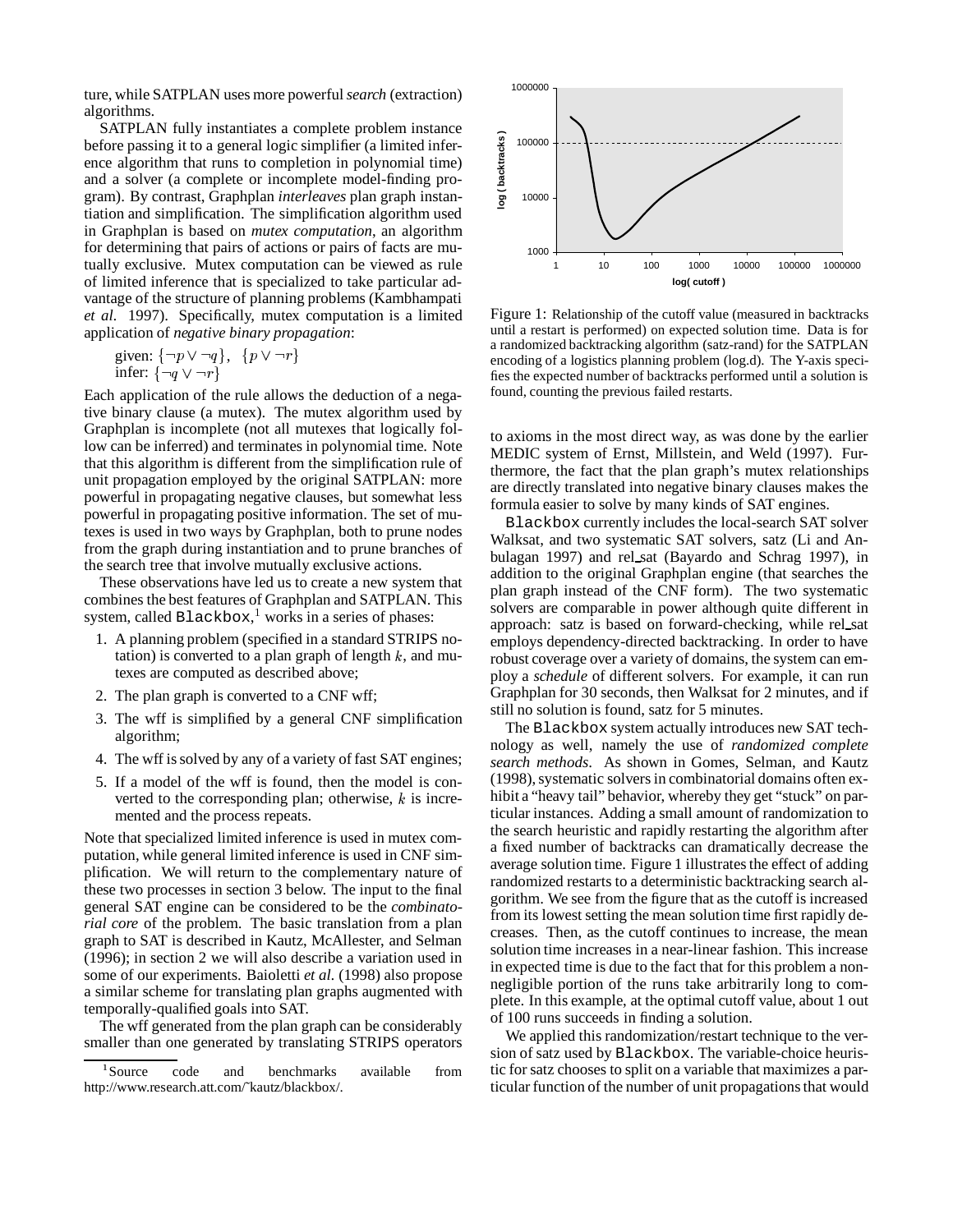be performed if that variable were chosen (see Li and Anbulagan (1997) for details). Our version, satz-rand, randomly selects among the set of variables whose scores are within 40% of the best score. (The value 40% was selected empirically.) The cutoff value is specified in the solver schedule. No one value cutoff value is ideal for all domains. Indeed, predicting good cutoff values is a deep theoretical question (the known asymptotic results (Luby *et al.* 1993) are often not practical). If you need to solve a number of similar problems, it is feasible to carefully tune the cutoff value on a few of the instances, and then use that value for the rest of the set. However, this cannot be done when a unique problem is encountered, or if you do not specify the parallel plan length in advance and the system must search through a series of different size problems.

A simple and effective practical solution is to provide the solver with a schedule of different cutoff values. The schedule specifies some number of trials with a very low cutoff value, and if those all failed, then so many at a higher value, and so forth until either a solution is found or all trials end in failure. This can be viewed as a version of the well-known search strategy of *iterative deepening*. Like iterative deepening, the time spent on trials with a low cutoff value is negligible compared to that spent on trials with a higher value, so that even when the early part of the schedule fails to find a solution little overall effort is wasted.

## **2 Empirical Results**

In order to test the effectiveness of the Blackbox approach we selected benchmark problems that have the following characteristics:

- Domains are **computationally challenging**: there is no simple polynomial time algorithm for optimal planning.
- Solution time is **dominated by search**: plan graph generation is relatively fast, but solution extraction is hard.
- Problem instances are **critically constrained**: finding optimal plans is much harder than finding sub-optimal ones.
- Both **both parallel and sequential** planning problems are included.
- Instances **push the limits** of the approach in order to demonstrate how it scales up.

In this paper we present results on a set of such problems from logistics planning (Velosa 1992), a highly parallel planning domain, and from the classic blocks world, a purely sequential domain. The test machine was an SGI 194 MHz R10000 Challenge server, where each process ran on a dedicated processor. The largest amount of RAM allocated by Blackbox during solution of the largest logistics problem (log.d) was 178 MB, and during the solution of the largest blocks world problem (bw.c) was 660 MB. Most of the memory was allocated during the phase of constructing the initial plan graph.

Table 1 compares the performance of Blackbox (version 3.4), SATPLAN, Graphplan, and IPP (version 3.3) on our logistics benchmark problems, where the optimal plan length is provided as input. Graphplan is the original code developed by Blum and Furst (1995) that also is incorporated in the front-end of Blackbox. IPP (Koehler *et al.* 1997) is a new implementation of the Graphplan algorithm including many improvements and extensions. We tried the solvers satz, satzrand, and Walksat for both Blackbox and SATPLAN. Input to Blackbox, Graphplan, and IPP was in PDDL STRIPS format (McDermott 1998); input to SATPLAN was a set of hand-crafted axiom schemas using the "state-based" encodings described in Kautz and Selman (1996). Blackbox simplified wffs before passing them on to a solver using the failed literal rule, while SATPLAN simplified using unit propagation.

Let us first make some general observations. We see that the scaling of Blackbox using any of the SAT solvers is better than Graphplan. It is important to note that up to the point at which the wff is generated from the plan graph, the code running in Blackbox and Graphplan is *identical*. This indicates that the cost of performing the SAT translation is small compared to the savings gained by using any of the SAT engines instead of the (relatively) simple backward-chaining search performed by Graphplan. Although IPP generally improves upon Graphplan, in this case it only provides faster solution times on the two smallest instances, and is always slower than Blackbox. This is due to the fact that most of the improvements in IPP over Graphplan are not invoked in this test: they only come into play when the plan length is *not* given, or when the initial state description contains facts that are irrelevant to the solution. This test also does not allow us to take advantage of the "RIFO" heuristic graph pruning option in IPP, because doing so prevents IPP from finding the minimum parallel length solutions at all.

**In short: for critically-constrained planning problems where plan extraction is the computational bottleneck for Graphplan-type solvers, translating the plan graph into SAT and applying a general SAT solver can boost performance.**

A second general observation is that the scaling of the best solution times for Blackbox (using satz-rand) is close to the scaling of the best solver-only times for SATPLAN (using Walksat). This is quite remarkable, given the fact that the Blackbox encodings were generated automatically, while the SATPLAN axioms were carefully hand-tuned in order to provide the best possible performance for Walksat. The SATPLAN encodings even included explicit *state invariants* (such as the fact that "a truck is only at one location at a time") that are known to boost the performance of problem solvers (Kautz and Selman 1998). Even more striking is the fact that when the time to generate the SATPLAN encodings is also taken into account, the overall Blackbox times are consistently better than the SATPLAN times. For example, Blackboxtakes 28 seconds to generate and solve log.d, while SATPLAN takes 3.6 minutes (3.5 minutes to generate and 7 seconds to solve).

#### **In short: advances in SAT solvers have made planning using SAT encodings automatically generated from STRIPS operators competitive with planning using handcrafted SAT encodings.**

These results contrast with earlier experiments on solving automatically-generated SAT encodings of planning problems. Kautz and Selman (1996) reported that both Walksat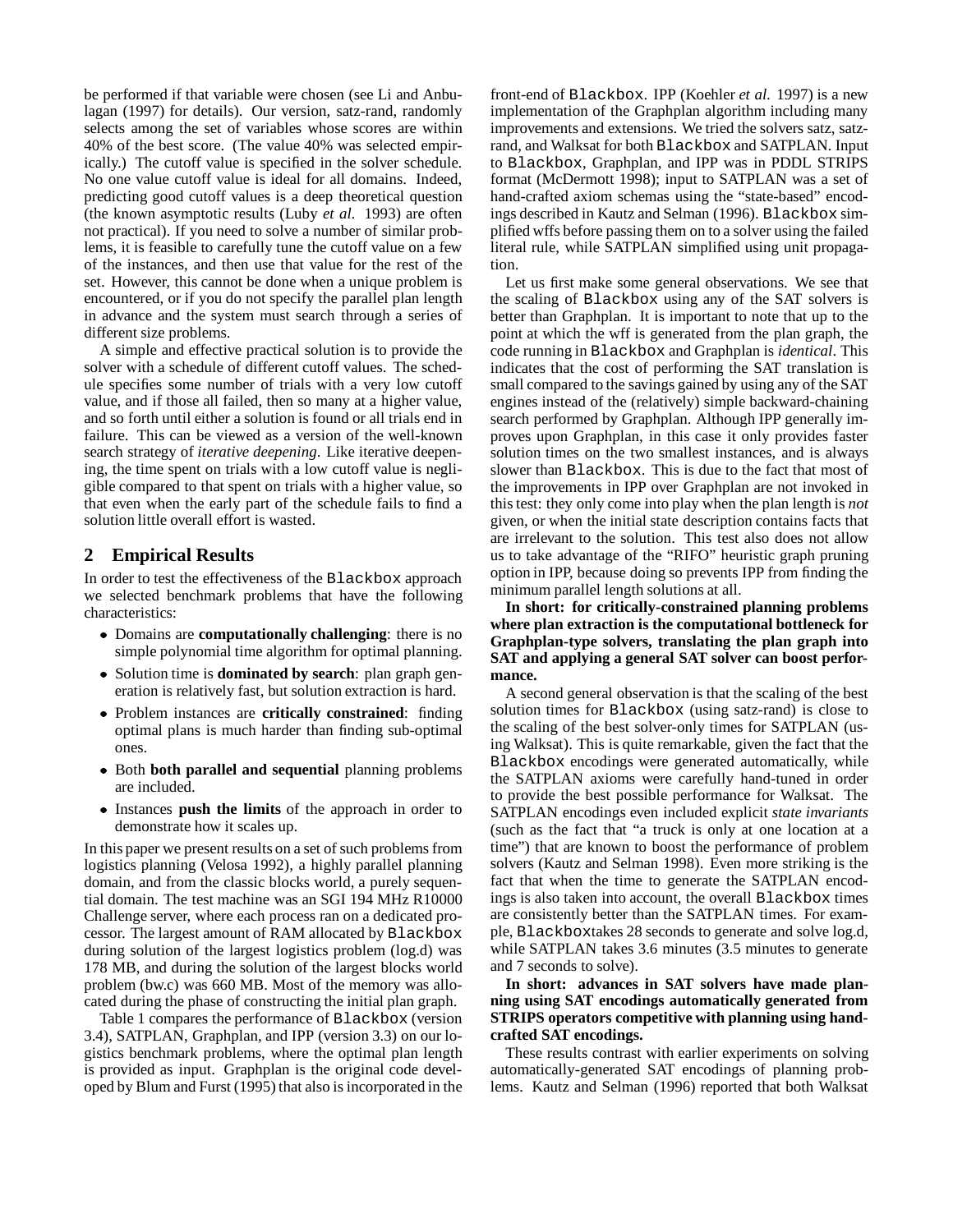| problem  | par-  | Blackbox           |               |               | Graphplan          | <b>IPP</b> | <b>SATPLAN</b>    |                    |                   |                   |
|----------|-------|--------------------|---------------|---------------|--------------------|------------|-------------------|--------------------|-------------------|-------------------|
|          | allel | walksat            | satz          | satz-         |                    |            | create            | walksat            | satz              | satz-             |
|          | time  |                    |               | rand          |                    |            |                   |                    |                   | rand              |
| rocket.a |       | $3.2 \text{ sec}$  | 5 sec         | 5 sec         | $3.4 \text{ min}$  | 28 sec     | 42 sec            | $0.02$ sec         | $0.3 \text{ sec}$ | 2 sec             |
| rocket.b | 7     | $2.5 \text{ sec}$  | <b>10 sec</b> | 5 sec         | $8.8 \text{ min}$  | $55$ sec   | 41 sec            | $0.04 \text{ sec}$ | $0.3 \text{ sec}$ | 1 sec             |
| log.a    | 11    | $7.4 \text{ sec}$  | 5 sec         | 5 sec         | $31.5 \text{ min}$ | 1 hour     | $1.2 \text{ min}$ | 2 sec              | $1.7 \text{ min}$ | 4 sec             |
| log.b    | 13    | $1.7 \text{ min}$  | sec           | 7 sec         | $12.7 \text{ min}$ | $2.5$ hour | $1.3 \text{ min}$ | 3 sec              | $0.6$ sec         | 7 sec             |
| log.c    | 13    | $14.9 \text{ min}$ | 9 sec         | 9 sec         |                    |            | $1.7 \text{ min}$ | 2 sec              | 4 sec             | $0.8 \text{ sec}$ |
| log.d    | 14    |                    | 52 sec        | <b>28 sec</b> |                    |            | $3.5 \text{ min}$ | sec                | 1.8 hour          | $1.6 \text{ min}$ |

Table 1: Results on critically constrained logistics benchmark planning problems running on a 194 MHz SGI Challenge server. Optimal parallel plan length was provided as an input. Blackbox options for column "satz" are "compact -l -then satz". Blackbox options for column "satz-rand" are: "compact -l -then satz -cutoff 20 -restart 10 -then satz -cutoff 200 -restart 100000". SATPLAN solver options for column "satz-rand" are: "satz -cutoff 16 -restart 100000". Walksat options for both Blackbox and SATPLAN are: "-best -noise 50 100 -cutoff 100000000". Timings are real wall-clock times including all input and output; differences less than 1 second between different programs are not significant due to implementation details. Timings for the randomized methods are averages over 1,000 trials. Timings for SATPLAN separate time used to generate wff (create) and time used for each of the solvers. Long dash (—) indicates solution not found after 24 hours.

and ntab (a determinisitc backtracking solver, less complex than satz or rel sat) had difficulty solving plan graph generated SAT encodings of the larger logistics problems, getting as far as log.b before the running time exploded. The MEDIC system (Ernst, Millstein, and Weld 1997) used the same solvers but generated the SAT encodings directly from the STRIPS axioms *without* taking advantage of an intermediate plan graph representation, by using the conventions described in Kautz, McAllester, and Selman (1996). They reported a solution time of 1.1 hours using Walksat on log.a. One should note that there is no significant overhead in using a plan graph for generation; in fact, the generation phase in Blackbox takes only a few seconds for each of problems described above, versus several minutes for generation by SATPLAN or MEDIC.

A longer version of this paper will contain a detailed comparison with MEDIC. However, our preliminary experiments indicate that wffs generated from a plan graph (as in Blackbox) have significantly different computational properties from ones generated directly from STRIPS (as in MEDIC), *despite* the fact that they are logically equivalent (Kautz, McAllester, and Selman 1996). In particular, the plan graph-based wffs contain fewer variables, more clauses, and are easier to solve. For example, the encoding of log.a generated by Blackbox contained 2,709 variables and 27,522 clauses, while the encoding generated by MEDIC (using the regular operator representation with explanatory frame axioms) contained 3,510 variables and 16,168 clauses. As shown above, the Blackbox wff can be solved by satz-rand in 5 seconds, but we have not yet been able to find a setting for the parameters for satz-rand that will let it solve the MEDIC wff in less than 24 hours.

The differences between the two kinds of wffs can be explained by the fact that the plan graph algorithm prunes many unreachable nodes, thus reducing the number of variables in the corresponding encoding, while propagating mutexes between nodes, thus increasing the number of (negative binary) clauses. The added binary clauses increase propagation at each branch of the backtracking search and thus speed the solution time. An interesting open question that we are currently investigating is whether a SAT solver that uses dependency-directed backtracking (*e.g.* rel sat) can actually "learn" the added clauses while running on a MEDIC-type encoding.

#### **In short: use of an intermediate plan graph representation appears to improve the quality of automatic SAT encodings of STRIPS problems.**

Next, let us consider the differences in performance caused by different SAT solvers for Blackbox and SATPLAN. First, we see that while Walksat performs very well on the smaller Blackbox instances, it does poorly on the two largest, log.c and log.d. By contrast, local search works well for even the largest SATPLAN encodings. (This suggests some specific connection between local search and statebased encodings, a topic that has received relatively little attention since the original SATPLAN work.) The deterministic version of satz shows more consistent behavior across the Blackbox instances, although it stumbles on rocket.b and log.d. Satz stumbles even more dramatically on log.a and log.d for the SATPLAN encodings.

What is happening in each of these "stumbles" is that the satz variable choice heuristic (which is usually very good) has made a wrong choice early on in the search tree, and so the algorithm spends much time exploring a large area of the search space that is devoid of solutions. As discussed in Gomes, Selman, and Kautz (1998), one can observe this occurring for backtrack search for either a *deterministic* algorithm on a *large distribution* of problem instances, or for a *randomized* backtrack algorithm repeatedly solving a *single* instance. The latter case is the easiest to observe and has formed the basis of most experimental work on the subject, since one can simply do many runs of the algorithm (where the variable choice heuristic randomly breaks "ties"). In the experiments discussed here we have, by contrast, a deterministic algorithm running on small of *different* instances. In a set of examples this small it is not surprising that the phenomena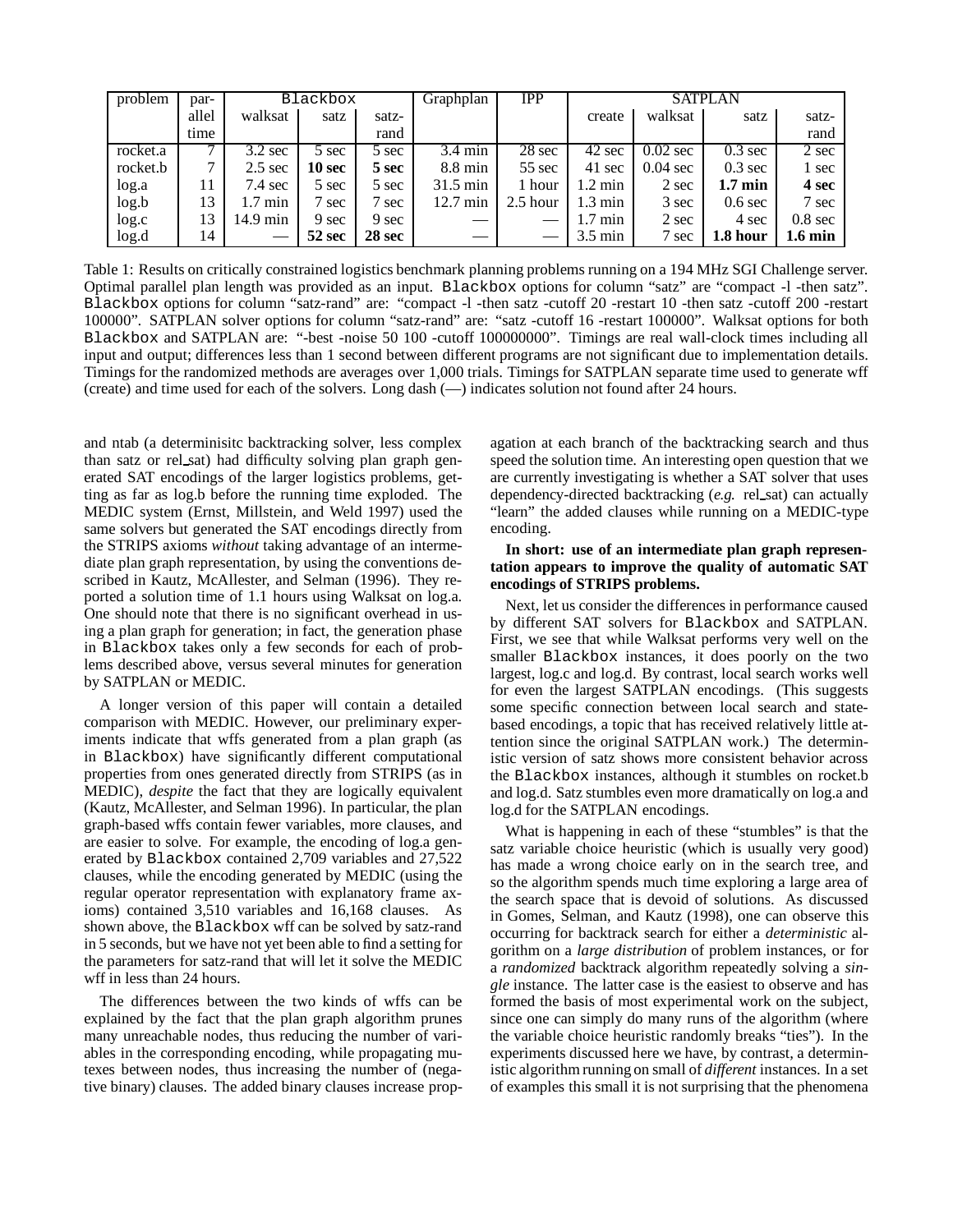| problem  | Timeout           | Prove optimal     | Prove optimal     |
|----------|-------------------|-------------------|-------------------|
|          | /satz-rand        | /satz             | /rel_sat          |
| rocket.a | 59 sec            | 59 sec            | 57 sec            |
| rocket.b | $1$ min           | $1$ min           | 1 min             |
| log.a    | $1.3 \text{ min}$ | 1.3               | $1.1 \text{ min}$ |
| log.b    | $2.1 \text{ min}$ | $45 \text{ min}$  | $2.1 \text{ min}$ |
| log.c    | 3 min             |                   | $4.9 \text{ min}$ |
| log.d    | 3.7 min           | $3.7 \text{ min}$ | $2.6 \text{ min}$ |

Table 2: Results for Blackbox finding optimal solutions to benchmark planning problems where system must search for the minimum parallel time length. The "Timeout/satz-rand" solver options are "-maxsec 30 graphplan -then satz -cutoff 20 -restart 10 -then satz -cutoff 200 -restart 1". The "Prove optimal/satz" solver options are "-maxsec 30 graphplan -then satz -cutoff 20 -restart 10 -then satz". The "Prove optimal/rel sat" solver options are "-maxsec 30 graphplan -then relsat". Long dash (—) indicates solution not found after 24 hours. In every case the same quality solutions were ultimately found.

only occurred for 4 of the 12 trials.

We next reran the experiments using the randomized/restart version of satz described earlier. The Blackbox schedule for satz-rand used a cutoff of 20 backtracks for up to 10 restarts, followed by a cutoff of 200 backtracks restarting until a solution was found. The SATPLAN schedule for satzrand was a cutoff of 16 backtracks restarting until a solution was found. These schedules were only very roughly tuned by hand after observing a few trials and are not necessarily optimal. However, in each case the observed solution time was significantly reduced. For Blackbox the times for rocket.b and log.d were cut in half, while even more significant savings were seen for SATPLAN, where the solution time for log.d decreased from 1.8 hours to 1.6 minutes.

#### **In short: Randomized restarts boost the performance of systematic SAT algorithms on encodings of planning problems.**

Table 2 shows the results of running Blackbox and the same logistics instances where the parallel solution length is *not* specified in advance. The times for running Graphplan or IPP in this mode on these instances are only marginally higher than when the plan length is given as input: most of the work the Graphplan-type engines perform occurs when the plan length reaches the optimal bound. We ran Blackbox with satz-rand in two modes: in the first "timeout" mode, if a solution is not found after a few restarts (10 restarts at cutoff 20, 1 restart at cutoff 200), the plan length is incremented. In the second mode, Blackbox is made *complete* by making the final part of the solver schedule run satz without any cutoff. Thus, only the second mode actually *proves* optimality. By comparing two modes, we see that the first (timeout) is *much* faster than the second, even though the same quality solutions are ultimately found. This is because in the second mode most of Blackbox's effort goes into proving the non-existence of a solution of length one step less than optimal. Or, in other words, the "co-NP" part of the SAT translation was empirically harder than the "NP" part for satzrand. Finally, the table presents some data from our initial experiments using the dependency-directed backtracking SAT solver rel sat. This is also a complete method that guarantees optimality, but now we see that it's timings are comparable with using satz-rand in its incomplete mode. (When the plan length is given as input, our preliminary experiments indicate that satz-rand usually has a edge over rel sat.)

#### **In short: Performance of** Blackbox **for plan length search tasks can be acceptable, even though information from failed too-short trials is not reused, as it is in Graphplan.**

A problem with the SAT approach in some domains is that the problem encodings become very large. A notable case is the classic single-armed blocks world. Because no parallel actions are permitted, the plan graph must contain as many layers as there are actions in the solution. If there are *n* blocks, then there are  $O(n^2)$  actions and  $O(n^4)$  mutexes per layer. Thus the translation of a 28-step, 15 block problem (large.c) contains about 2.5 million clauses, most of which are negative binary clauses (mutexes).

We therefore developed a modification to the translation scheme that can reduce the number of clauses in such cases. Note that it is not logically necessary to translate a particular mutex if that negative binary clause is implied by other parts of the translation. If particular, if we add clauses that state that an action implies its effects as well as its preconditions (the latter are part of the default translation), then mutexes do not need to be explicitly translated for actions with conflicting effects or conflicting preconditions: only mutexes where the effect of an action conflicts with the precondition of another are needed. Table 3 shows the results of performing this "compressed" translation. The encodings are about 75% smaller in the number of clauses and considerably easier to solve by satz-rand (which has no difficulty in chaining through the Horn clauses that entail the "missing" mutexes). For comparison the final column provides solution times for the Graphplan search engine working on the plan graphs that *explicitly include* all the inferred mutex relations. Performance of Blackbox and Graphplan is comparable, although neither is currently state of the art. (However, Blackbox's ability to find optimal solutions to a 28-step blocks world problems *would* have been considered state of the art performance as little as two years ago.)

#### **In short: SAT encodings become problematically large in sequential domains with many operators, although refinements to the encoding scheme can delay the onset of the combinatorial explosion.**

In summary, our experiments show that Blackbox provides an effective approach for "search bound" problem instances in certain highly parallel planning domains such as logistics planning. The approach runs into difficulties in domains such as the blocks world where *both* the intermediate plan graph and the SAT translation become very large, although the technique of compressed encodings provide significant relief.

A longer version of this paper (in preparation) will include results on an expanded set of benchmark problems, including the instances from the AIPS-98 Planning Competition. Although the performance of Blackbox in the AIPS competi-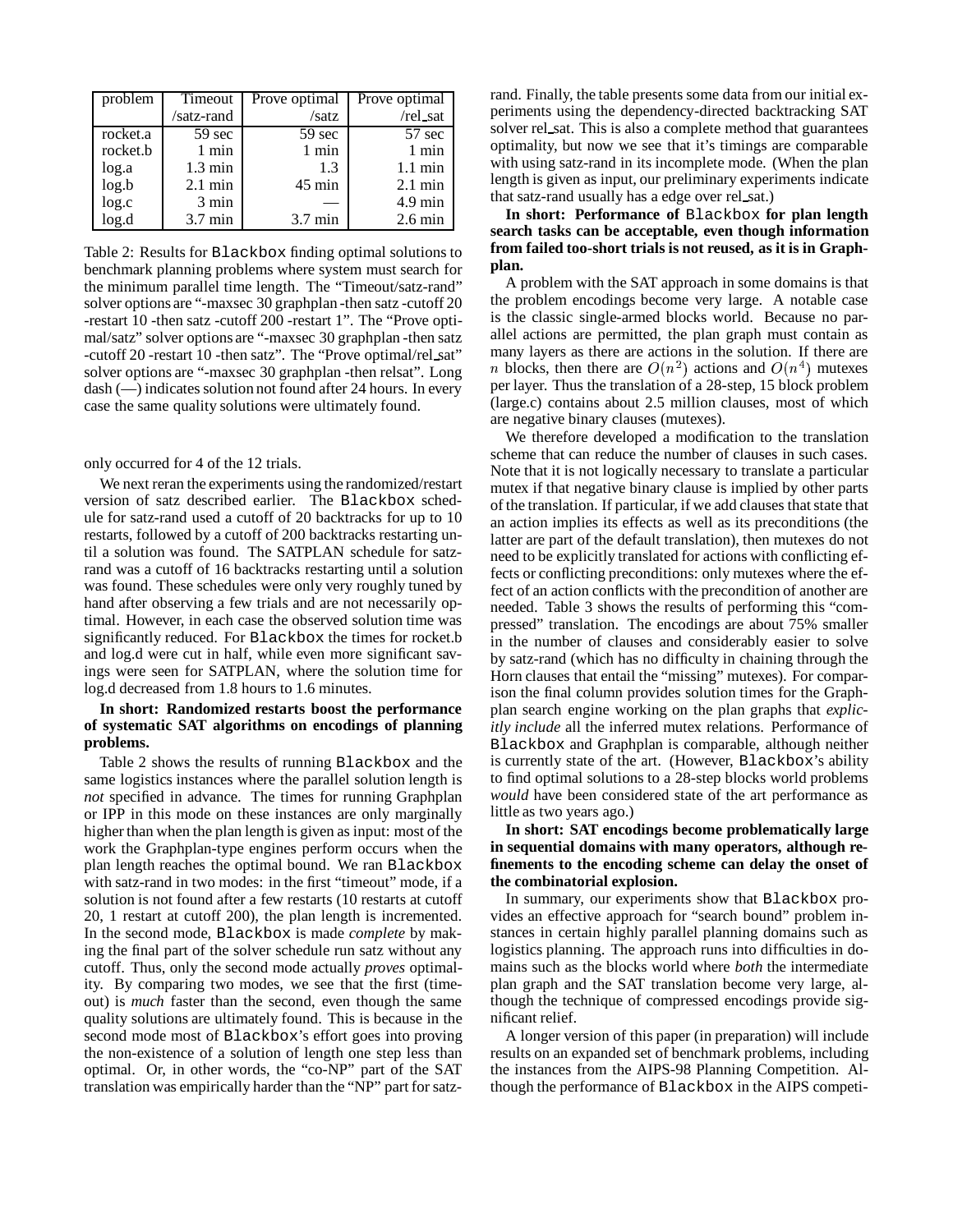| problem | steps |           | $\overline{Graph}$ |          |          |                   |
|---------|-------|-----------|--------------------|----------|----------|-------------------|
|         |       | default   |                    | compress |          |                   |
|         |       | clauses   | time               | clauses  | time     |                   |
| reverse | 8     | 1.347     | 2 sec              | 917      | 3 sec    | 2 sec             |
| 12step  | 12    | 25,978    | 5 sec              | 6,643    | 3 sec    | 3 sec             |
| large.a | 12    | 116,353   | 13 sec             | 18,061   | 5 sec    | 3 sec             |
| large.b | 18    | 469,993   | $6.5 \text{ min}$  | 123,653  | 28 sec   | $1.9 \text{ min}$ |
| large.c | 28    | 2,496,832 | ∗                  | 917,402  | 1.3 hour |                   |

Table 3: Comparing the default and "compressed" SAT translations produced by blackbox, for blocks world problems where the optimal plan length is input (no parallel actions possible). Solver used by Blackbox is "-compact -l -then satz -cutoff 40 -restart 20 -then satz -cutoff 400". Star (\*) indicates solver failed due to memory size, and long dash (—) that no solution found after 48 hours.

tion was respectable (no competitor dominated it in on all categories in round 1, and only IPP did so in round 2), we must note that the competition problem instances did not provide a way of distinguishing planning systems that employ plan graphs on the basis of their *search strategies*. Nearly all of the instances were "too easy" in the sense that once a planning graph was generated *any* search strategy could extract a solution, or "too hard" in the sense that the planning graph grew intolerably large *before* conversion to CNF. For example, Blackbox's difficulty in dealing with the "gripper" domain were due to explosion of the initial plan graph, even though the domain is inherently *non*-combinatorial (a linear time domain specific optimal planning algorithm exists). Differences in performance between the various systems was largely due to various graph-pruning strategies each employed, such as the RIFO strategy of IPP (Nebel *et al.* 1997). Many of these strategies can be incorporated into Blackbox by simply replacing it's Graphplan front-end with *e.g.* IPP.

The memory required for the SAT encoding can be an issue for running Blackbox on small-memory machines (as noted above, ones with less than the 178 MB required for log.d), particularly because the current code does not optimize memory use (*e.g.*, several copies of the wff are kept in core, and memory is not reused when wffs are sequentially generated with larger bounds). Even so, the falling prices for RAM (currently about \$1000 for 512MB) support the argument that the approach will only grow more practical with time. A more serious technical challenge comes from recent work on structure sharing techniques for compactly representing large plan graphs (as will appear in the next versions of IPP and STAN (Fox and Long 1998)). How can one translate such representations into SAT without multiplying out all the shared structure? Instead of compiling into pure SAT, one might try to compile the plan graph into a smaller set of *axiom schemas*, that is, a "lifted" form of CNF. The axiom schemas could be passed on to a general lifted SAT solver or further compiled into rules in a constraint logic programming system. The latter alternative appears particularly attractive in the light of good results recently obtained in using constraint logic programming to solve planning problems (van Beek and Chen 1999).

## **3 The Role of Limited Inference**

The plan graph approach to STRIPS planning gains much of its power through its use of mutex computations, as we briefly

|          |       | percent set by |      |      |  |  |
|----------|-------|----------------|------|------|--|--|
| problem  | vars  | uprop          | flit | blit |  |  |
| 12step   | 1191  | 13%            | 43%  | 79%  |  |  |
| bw.a     | 2452  | 10%            | 100% | 100% |  |  |
| bw.b     | 6358  | 5%             | 43%  | 99%  |  |  |
| bw.c     | 19158 | 2%             | 33%  | 99%  |  |  |
| rocket.a | 1337  | 3%             | 24%  | 40%  |  |  |
| rocket.b | 1413  | 3%             | 21%  | 49%  |  |  |
| log.a    | 2709  | 2%             | 36%  | 45%  |  |  |
| log.b    | 3287  | 2%             | 24%  | 30%  |  |  |
| log.c    | 4197  | 2%             | 23%  | 27%  |  |  |
| log.d    | 6151  | 1%             | 25%  | 33%  |  |  |

Table 4: The number of variables in the encoding of a series of planning problems before simplification, and the percentage determined by simplification by unit propagation (uprop), the failed literal rule (flit), and by the binary failed literal rule (blit). The first set of problems are blocks world and the second set are logistics.

described above. During construction of the plan graph, Graphplan marks a pair of instantiated actions as mutually exclusive if one deletes a precondition or add-effect of the other. It further determines that a pair of facts (predicates fully instantiated at a particular time-instant) are mutually exclusive if all the actions that add one are exclusive of all actions that add the other. Additional mutexes are added between actions if a precondition of one is mutex with a precondition of the other. If one takes the number of preconditions or effects of an operator to be constant then mutex computation can be performed in  $O(n^2)$  time, where n is the number of instantiated actions (where an instantiated action specifies all its parameters as well as a particular time step).

Thus mutex computation is simply a specialized form of constraint propagation, *i.e.,* limited deduction. Some nodes can be determined to be inconsistent during instantiation and immediately eliminated from the plan graph. The remaining mutex relations are used to constrain the search over the either the graph or its SAT translation. It is natural to wonder if other forms of limited inference are useful for planning problems. Blum (personal communication) observes that computing higher-order mutexes (between triples of actions, *etc.*) is not very useful. Do the binary mutex computations extract all important "local" information from the problem instances?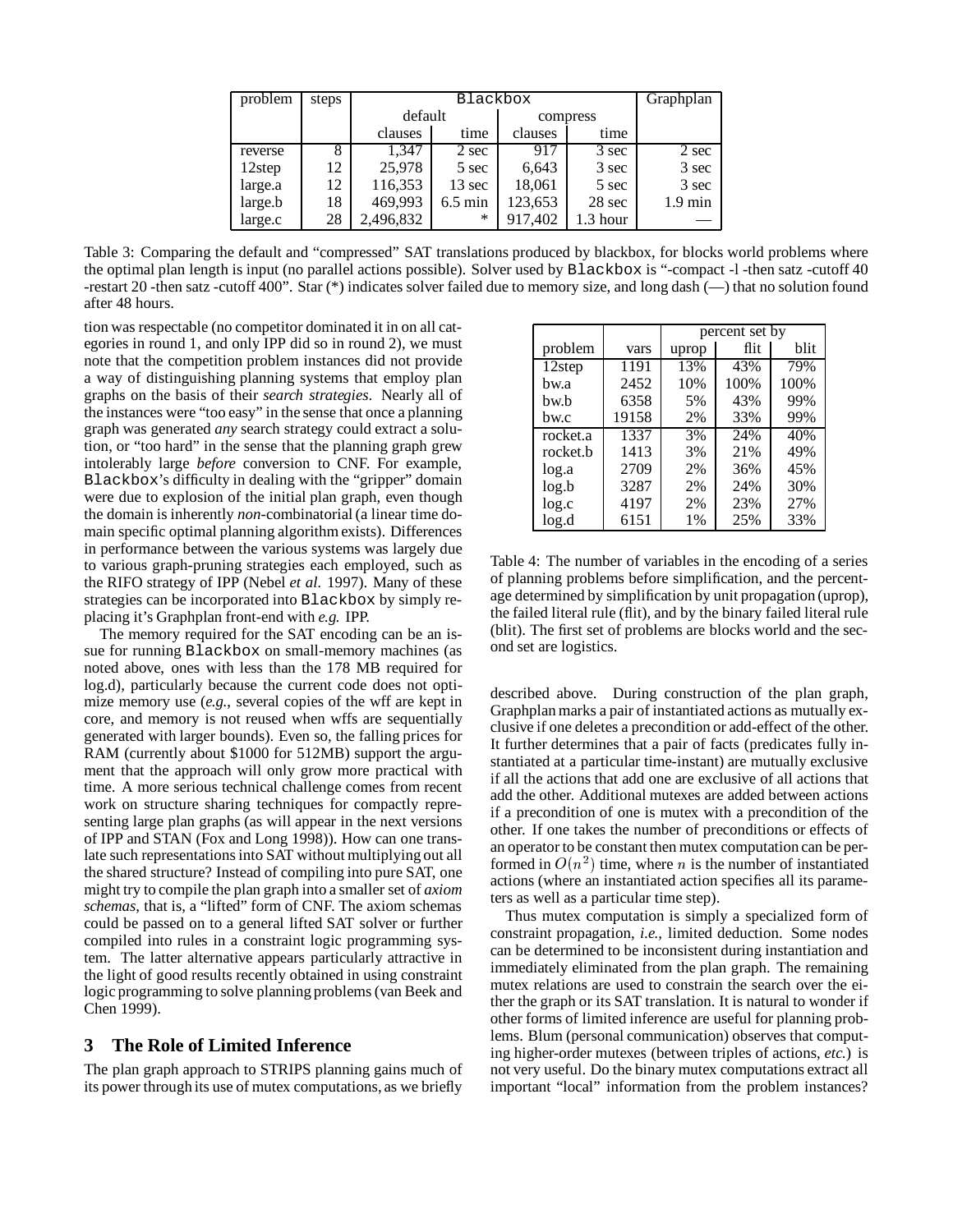We decided to test this hypothesis by experimenting with a series of different limited inference algorithms that work on the the SAT *encodings* of the problems. We used the program "compact" developed by James Crawford, and considered the following options:

- **unit propagation** Apply unit resolution. Requires  $O(n)$ time.
- **failed literal** For each literal, try adding the literal to the formula and applying unit resolution. If inconsistency is determined then then literal can be set to false. Requires  $O(n^2)$  time.
- **binary failed literal** For each pair of literals, try adding the pair of literals to the formula and applying unit resolution. If inconsistency is determined then the binary clause consisting of the negations of the literals can be added to the formula, and the single failed literal rule applied again. Requires  $O(n^3)$  time.

Table 4 shows the result of applying each of these kinds of simplifications to a series of encodings of blocks world and logistics planning problems. For each problem we show the number of variables in the instance and the percentage of those variables whose values are determined by local computation. The results for unit propagation (uprop) seem to confirm the intuition that there is little local information left in these problems. For the blocks world problems only between 2% and 13% of the variables are determined by unit propagation, and for the logistics problems no more than 3% are determined. However, the story changes dramatically for the failed literal rule (flit). In the blocks world from 33% to 100% (*i.e.*, the problem is completely solved!) of the variables are determined. In the logistics domain over 21% of the variables are eliminated. The binary failed literal rule (blit) is even more powerful. All of the blocks world problems were either solved completely or made trivial to solve (less than 131 variables) by this rule. The logistics problems were also further reduced in size, although they remained non-trivial to solve.

These results led us to select the failed literal rule as the default simplification procedure for Blackbox. It runs quickly and greatly decreases the size and hardness of the problem instance. So far the higher overhead  $(O(n^3)$  versus  $O(n^2))$  for the binary failed literal rule makes it impractical for the domains we have considered: it takes about as long to simplify the problem with the binary rule as to solve it using the unary simplifier and satz-rand. Still, these results suggest that an improved implementation of the binary rule could be of dramatic help in certain domains.

Thus we see that general limited inference computations on the SAT-encoding of planning problems provide a powerful complement to the kind of specialized mutex computations performed by the Graphplan front-end to Blackbox. There is a role both for planning-specific and domain-independent simplification procedures. In future work we plan to see if we can find other polytime simplification algorithms for SAT that take particular advantage of the structure of SAT encodings of planning problems.

## **4 Conclusions**

We have provided an overview of the Blackbox planning system, and described how it unifies the plan graph approach to STRIPS planning with the planning as satisfiability framework. It provides a concrete step toward the *IJCAI Challenge* for unifying planning frameworks (Kambhampati 1997). We discussed empirical results that suggest that new randomized systematic SAT algorithms are particularly suited to solving SAT encodings of planning problems. Finally, we examined the role of limited inference algorithms in the creation and solution of problem encodings.

There is strong evidence that the best current general SAT engines are more powerful than the search (plan extraction) engines used by Graphplan and its descendents. Although it is possible to incorporate the heuristics used by these general solvers back into a specialized planner (see Rintanen (1998) for such an approach), given the rapid development of new SAT engines such a tactic may be premature. As an alternative, Giunchiglia *et al.* (1998) present evidence that it possible to dramatically boost the performance of a general SAT engine by feeding it a tiny amount of information about the structure of the encoding (in particular, identification of the action variables). There is also much work on improving the plan graph generation phase (*e.g.,* Kambhampati *et al.* (1997), Nebel *et al.* (1997)) which could be directly incorporated in Blackbox by replacing its front-end.

Blackbox is an evolving system. Our general goal is to unify many different threads of research in planning and inference by using propositional satisfiability as a common foundation. An important direction that we have not touched on in this paper is the use of *domain specific control knowledge* in planning (Bacchus and Kabanza 1996; Kautz and Selman 1998; Gerevini and Schubert 1998; Fox and Long 1998); see Cheng, Selman and Kautz (1999) for work on adding control knowledge to Blackbox.

### **References**

- Bacchus, F. and Kabanza, F. (1996). Using temporal logic to control search in a forward-chaining planner. In *New Directions in Planning*, M. Ghallab and A. Milani (Eds.), IOS Press, 141– 153.
- Bayardo Jr., R.J. and Schrag, R.C. (1997). Using CSP look-back techniques to solve real world SAT instances. Proc. AAAI-97, Portland, OR.
- Baioletti, M. , Marcugini, S., and Milani, A. (1998). C-SATPlan: a SATPlan-based tool for planning with constraints. AIPS-98 Workshop on Planning as Combinatorial Search, Pittsburgh, PA.
- van Beek, P. and Chen, X. CPlan: A constraint programming approach to planning. *Proc. AAAI-99*, Orlando, FL.
- Blum, A. and Furst, M.L. (1995). Fast planning through planning graph analysis. *Proc. IJCAI-95*, Montreal, Canada.
- Chapman, D. (1985). Planning for conjunctive goals. TR AI-TR-802, M.I.T. AI Lab.
- Cheng, Y. , Selman, B., and Kautz, H. (1999). Control knowledge in planning: benefits and tradeoffs. *Proc. AAAI-99*, Orlando, FL.
- Ernst, M.D., Millstein, T.D., and Weld, D.S. (1997). Automatic SAT-compilation of planning problems. *Proc. IJCAI-97*,